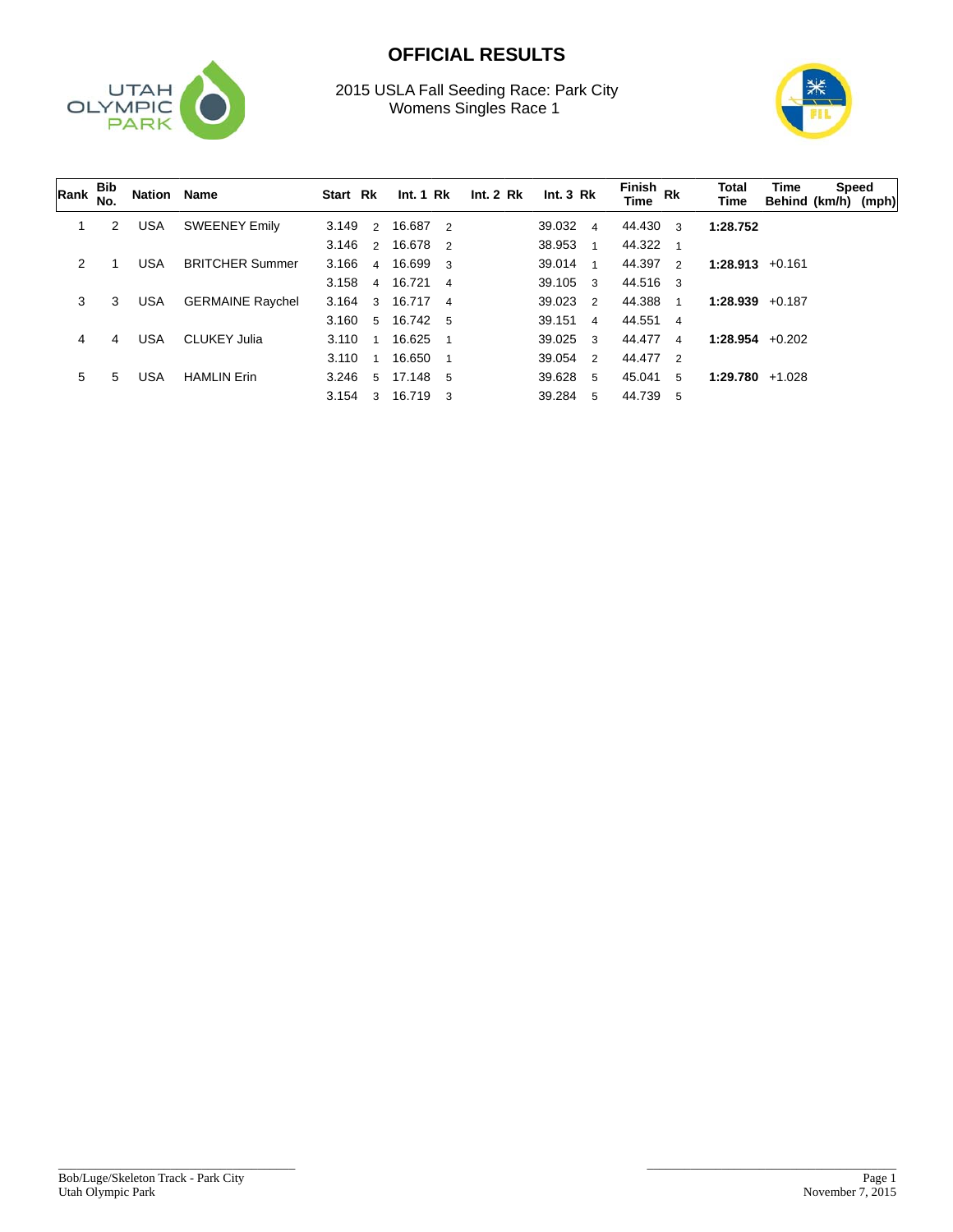

## **OFFICIAL RESULTS**

2015 USLA Fall Seeding Race: Park City Men's Singles: Race 1



| ∣Rank | <b>Bib</b><br>No. | Nation Name |                            | Start Rk |                | Int. 1 Rk |               | Int. 2 Rk | Int.3 Rk |                | Finish<br>Time Rk |                | Total<br>Time       | Time<br>Behind (km/h) | Speed | (mph) |
|-------|-------------------|-------------|----------------------------|----------|----------------|-----------|---------------|-----------|----------|----------------|-------------------|----------------|---------------------|-----------------------|-------|-------|
|       | 2                 | USA         | <b>KELLY Aidan</b>         | 2.717    | 3              | 17.429    |               |           | 41.141   | $\overline{2}$ | 46.138            |                | 46.138              |                       | 133.8 | 83.2  |
|       |                   |             |                            | 2.727    | 3              | 17.447 3  |               |           | 41.221   | - 3            | 46.246 3          |                |                     |                       | 133.3 | 82.9  |
| 2     | 4                 | USA         | <b>MORRIS Taylor</b>       | 2.748    | $\overline{4}$ | 17.523 2  |               |           | 41.106   | $\overline{1}$ | 46.193            | $\mathcal{P}$  | 46.193              | $+0.055$              | 134.2 | 83.4  |
|       |                   |             |                            | 2.742    | $\mathbf{A}$   | 17.572 4  |               |           | 41.415 4 |                | 46.402            | $\overline{4}$ |                     |                       | 133.1 | 82.8  |
| 3     |                   | USA         | <b>MAZDZER Christopher</b> | 2.694    | $\overline{2}$ | 20.559 3  |               |           | 59.887   | 3              | 1:06.168          | 3              | $1:06.168 + 20.030$ |                       | 65.7  | 40.9  |
|       |                   |             |                            | 2.709    | $\mathcal{P}$  | 17.321    |               |           | 40.920   | $\overline{1}$ | 46.006            | $\overline{2}$ |                     |                       | 135.3 | 84.1  |
| 4     | 3                 | USA         | <b>WEST Tucker</b>         | 2.686    | $\overline{ }$ | 23.406 4  |               |           | 1:14.555 | $\mathbf{A}$   | 1:21.058          | 4              | $1:21.058 + 34.920$ |                       | 55.1  | 34.3  |
|       |                   |             |                            | 2.687    |                | 17.344    | $\mathcal{P}$ |           | 40.935   | $\mathcal{P}$  | 45.906            |                |                     |                       | 134.6 | 83.7  |

\_\_\_\_\_\_\_\_\_\_\_\_\_\_\_\_\_\_\_\_\_\_\_\_\_\_\_\_\_\_\_\_\_\_\_\_\_\_

\_\_\_\_\_\_\_\_\_\_\_\_\_\_\_\_\_\_\_\_\_\_\_\_\_\_\_\_\_\_\_\_\_\_\_\_\_\_\_\_